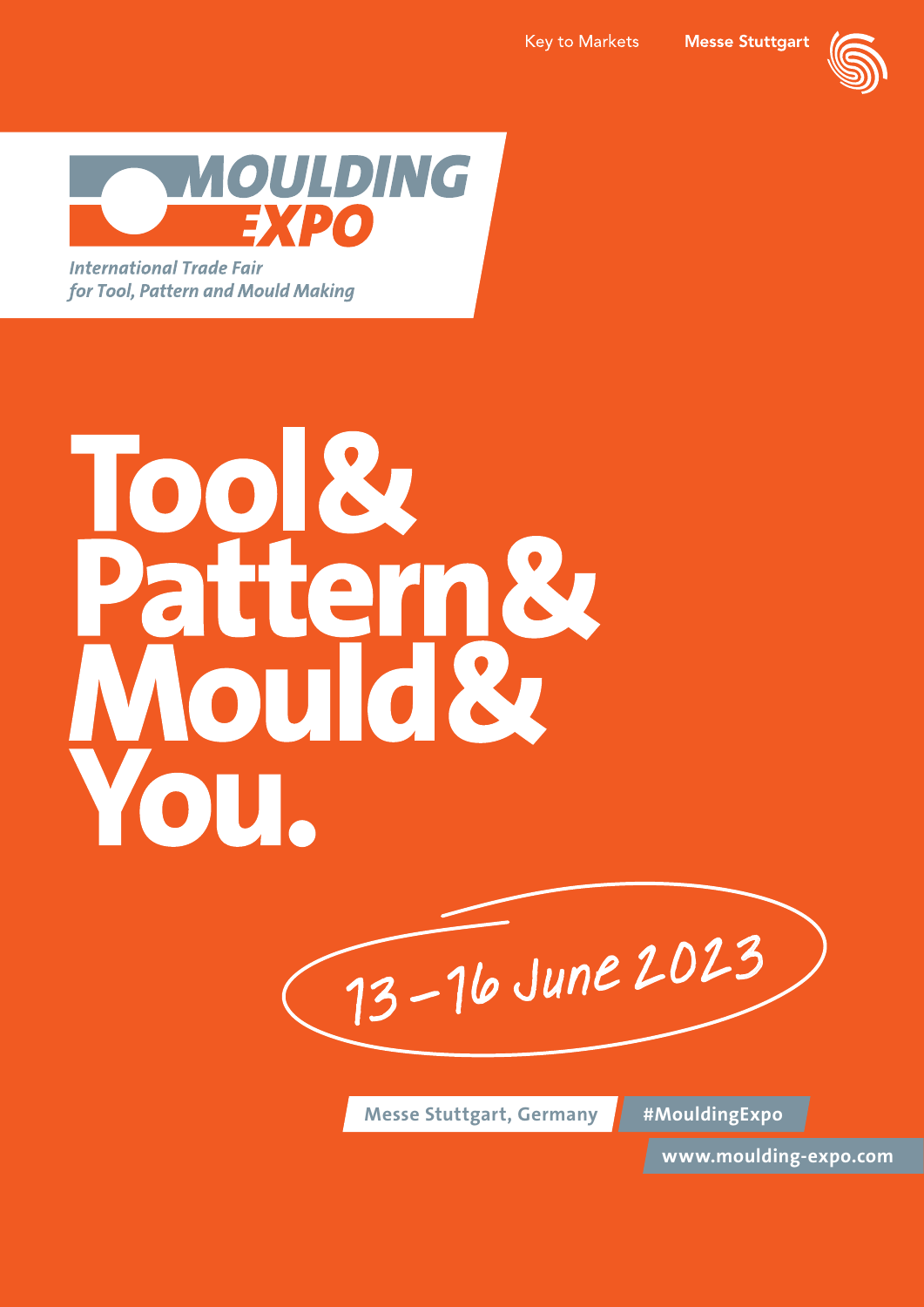# **ALREADY THOUGHT OF TOMORROW?**

### **Your stand location: Customer contact, networking, know-how inclusive!**

In 2023, Moulding Expo will be the most important European event for tool, pattern and mould making. Be a host for your customers from Germany, Europe and the whole world. At the centre of a diverse user market and in one of Europe's strongest industrial regions, you can show that you are among the best in the sector. The focus at Moulding Expo will be on your expertise!

### **Your advantages at a glance:**

- Make and maintain contacts with customers and technology partners.
- Find sparring partners for your future projects.
- Benefit from the trade fair, accompanying programme and networking offers to get decisive impulses for the further development of your company.
- Catch the attention of the specialist media.

### **Your Moulding Expo Team:**



**Florian Niethammer** Project Manager +49 711 18560-2541 florian.niethammer@messe-stuttgart.de



**Florian Schmitz** Project Manager +49 711 18560-2624 florian.schmitz@messe-stuttgart.de



**Angela Stoll** Project Coordinator +49 711 18560-2639 angela.stoll@messe-stuttgart.de

International contacts: www.moulding-expo.com/foreign-representations

Professional and promotional supporters: Global partner:

Professional partner:

.<br>:KZEUGBAU<br>DEMIE





.<br>äzisionswerkzeug



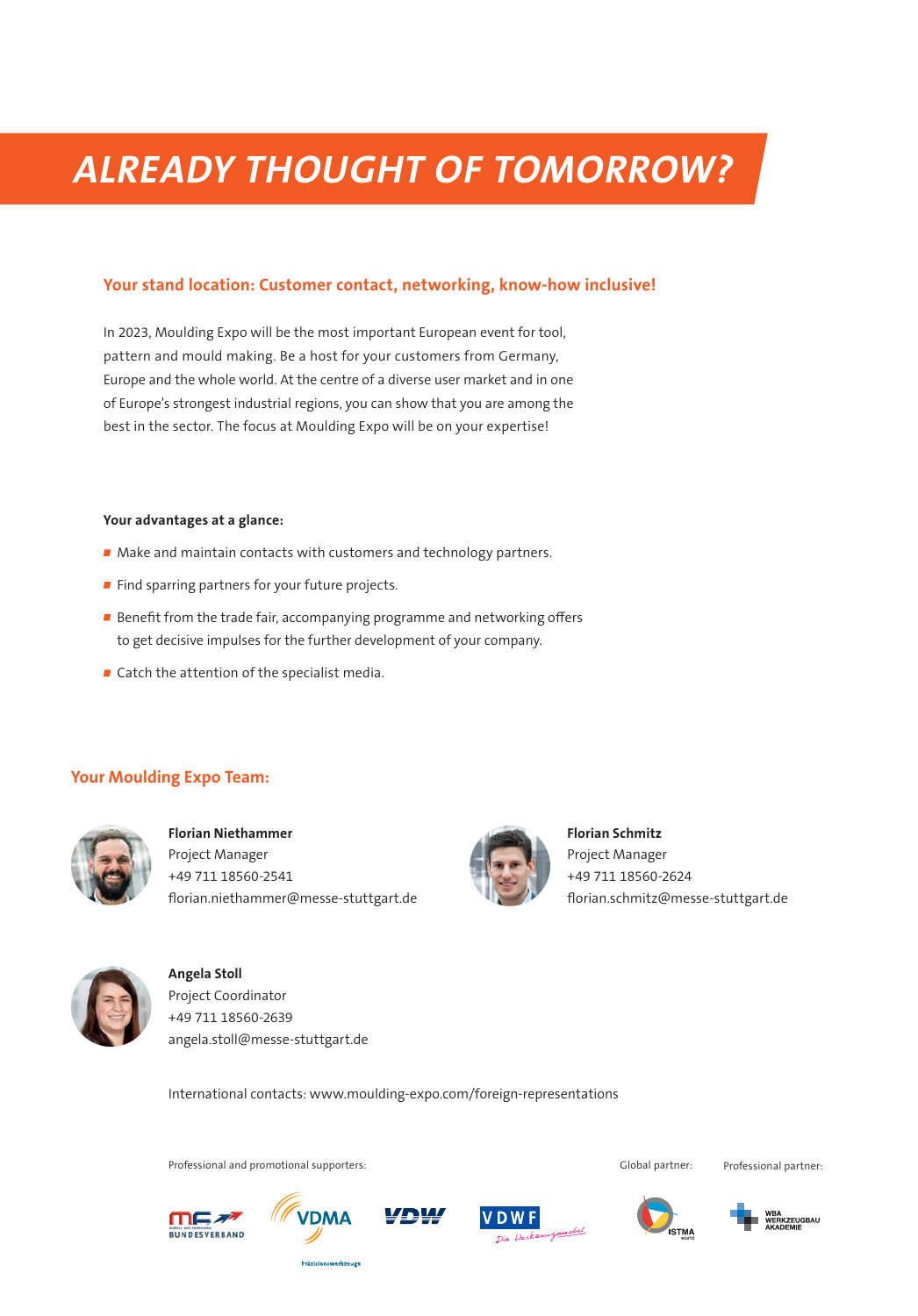# **HERE THE FOCUS IS ON YOU**

>> The networking at **Moulding Expo helps** us to align our company with the future. If any trade fair, then Moulding Expo. Anton Schweiger, Schweiger GmbH & Co. KG



Moulding Expo is the trade fair for tool, pattern and mould making. Here you can present yourself together with the best companies in the sector. Over four days, you can efficiently meet more relevant specialist visitors than anywhere else, including technology partners and exhibiting suppliers from the entire process chain.



### As an exhibiting tool, pattern or mould maker ...

- ... you can position yourself with all your competences.
- .. you will meet highly qualified visitors seeking solutions for concrete projects.
- .. you will obtain new perspectives on current themes in the sector.



### **Exhibition areas:**

- Injection moulding tools
- Punching and forming tools
- Die-casting tools
- Casting tools
- Models and prototypes
- Gauge construction and jig and fixtures manufacturing
- $\blacksquare$  etc.

 $\blacktriangleright$  The contacts we made at Moulding Expo really helped us a lot. The visitors come from the most diverse industries and areas whether purchasers, developers or product designers. Eva Söhnlein, HG Hans Geiger Spritzgießtechnik GmbH

### **Visitors' companies and sectors**

3M ABB ABUS adidas Aesculap Airbus Alfred Härer AL-KO AUDI Automotive Lighting B&R B. Braun Balluff AUTOMOTIVE AND SUPPLIER **INDUSTRY BASE BBP Belden BENTELER Bertrandt BEUTTENMÜLLER beverdynamic Birkenstock Bizerba BMW Bosch Power Tools Braunform CONSTRUCTION/DESIGN Brennenstuhl BRITA Bruker Bio Spin BSH** Hausgeräte Caterpillar Conrad Electronic Continental Croner Präzisionsformenbau d&b audiotechnik Daimler DB Cargo Delphi ELECTRICAL **ENGINEERING/ELECTRONICS Deutsche Bahn Diehl Aviation DLR** Dometic Dräximaier Duravit DÜRR DENTAL Eaton Industries ebmpapst EDAG Engineering ElringKlinger EMO Orodjarna HOUSEHOLD **APPLIANCES/WHITE GOODS Erbe Elektromedizin ESCHA Evonik** Fassnacht Werkzeug-Formenbau Festo Festool FISCHER SPORTS fischer Werkzeug- und Formenbau FOBOHA Ford Fresenius Freudenberg PLASTICS PROCESSING INDUSTRY Friedr. Dick GARDENA GLOCK **GRAMMER GROHE Groz-Beckert GSA Hack Formenbau HAIDLMAIR** Hansgrohe HÄRTER STANZTECHNIK LIGHTWEIGHT CONSTRUCTION Heidelberg Manufacturing HELLA Henkel Heraeus Medical Hilti Hirschmann Hisense Mould Hoefer & Sohn JOB SHOP HOHNER Honda Honeywell Husqvarna Hyundai ifm IKEA Imperial IMS Gear Intel John Deere Johnson Controls Junghans microtec KÄRCHER Karl Leibinger Medizintechnik Kawasaki Robotics Kessler Werkzeugbau Keuerleber **AEROSPACE ENGINEERING KRAMSKI KUKA Lamy Lear Corporation** LEITZ Liebherr Linde LuK Magna MAGURA MAHLE MAN MACHINE **ENGINEERING / PLANT CONSTRUCTION** MANN+HUMMEL Marabu Marbach Werkzeugbau Märklin maxon motor MBFZ toolcraft Meissner Meku Formenbau Werkzeugbau Mercedes-AMG Metabowerke Michelin MIDENA Formenbau MEDICAL TECHNOLOGY/PHARMACEUTICALS Nemak Dillingen OECHSLER Opel Oskar Frech OSRAM Otto Bock HealthCare Otto Hofstetter Otto Klumpp Otto Männer Panasonic Philips Medizin Systeme METAL WORKING/PROCESSING Pilz Plastro Mayer Porsche Procter & Gamble PUMA RAFI Ravensburger Robert Bosch Röchling Medical ROMA Roto Frank Rowenta Samsonite PATTERN-MAKING / PROTOTYPING Sartorius Schaeffler Schuler Schwan-**STABILO** Sennheiser SEW-Eurodrive SIEBENWURST Silit-Werke Sirona Dental Systems Sony PRODUCT DESIGN / COMPONENT DEVELOPMENT SRAM STAEDTLER Mars STIHL Stryker Swarovski TDK Electronics TE Connectivity Toyota Unilever Vaillant Valeo voestalpine Volkswagen PACKAGING INDUSTRY Vorwerk WAREMA Webasto Weinmüller Formen- und Werkzeugbau Weishaupt Werkzeugbau Karl Krumpholz Wild & Küpfer Wilhelm Weber WISA Werkzeug- und Formenbau WMF ZAHORANSKY ZF Friedrichshafen TOOL CONSTRUCTION / MOULD **MAKING** ZIEHL-ABEGG Zimmermann Formen- und Werkzeugbau etc.

>>>>>>>>>At Moulding Expo, everyone's on location, whether machine operator, managing director, manufacturing manager or production manager. The trade fair offers a very wide range in the field of tool and mould making, but also 3D printing.  $\left\langle \boldsymbol{\zeta}\right\rangle$ 

Udo Hipp, Maschinenfabrik Berthold Hermle AG





# **CAN YOU DO HIGH-END?**

As a supplier company, at Moulding Expo you will meet more tool, pattern and mould makers than anywhere else. You can present yourself together with other high-end providers! Here, you measure your products against the high requirements of the sector. Beyond your trade fair stand, you will also have the opportunity to present your expertise in talk forums and special shows.

### As an exhibiting supplier ...

- .. you can position yourself at the centre of the international tool, pattern and mould making sector.
- .. you will meet decision-makers and purchasers seeking the maximum
- precision and quality of your products.
- .. you can distinguish yourself from the competition by bringing best-practice examples of your customers to life at your stand.

### **Exhibition areas:**

- Machine tools
- Machining tools
- Clamping devices
- Measuring technology
- Software
- Standard components
- Moulds
- Hot runner systems
- **Materials** etc.